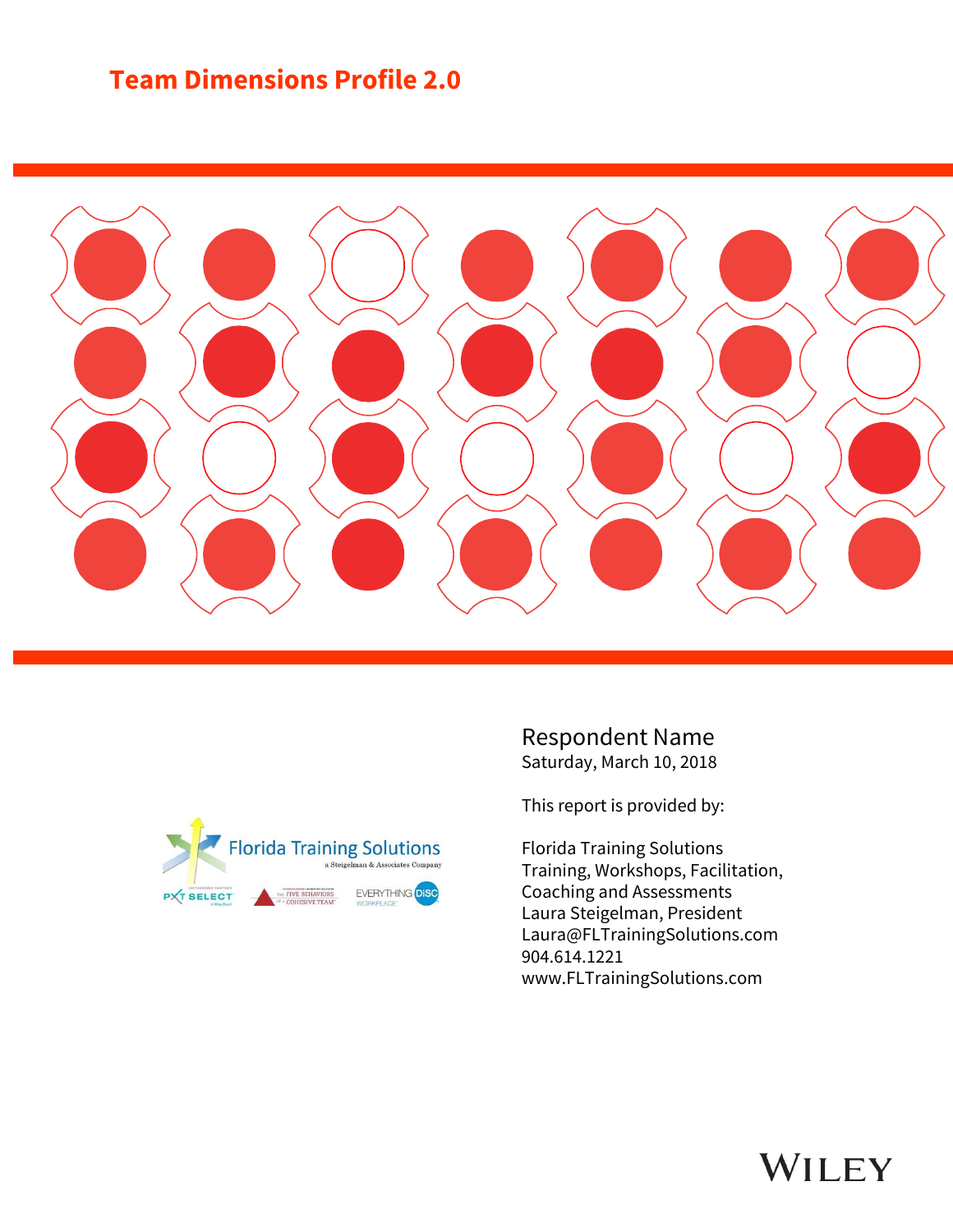

# **Table of Contents**

Team Dimensions Profile 2.0

#### **SECTION I: Introduction to the Team Roles**

- Page 3 **Introduction:** Provides a broad look at the goals of this profile.
- Page 4 **Summary of the Team Roles:** Gives you a brief overview of the team roles and identifies your preferred role.
- Page 5 **Understanding Your Team Role**: Helps you understand the relationship among the different team roles and why you prefer the role you do.

#### **SECTION II: Your Team Role**

- Page 6 **Overview of Your Role**: Provides a summary of your team role and what it means in practical terms.
- Pages 7-8 **Your Strengths and Challenges:** Page 7 describes your likely talents based on your preferred team role. Page 8 explores some potential limitations associated with your team role.
- Pages 9-10 **Working with Others:** Helps you understand the relationships that you have with each of the four team roles.
- Page 11 **Your Flexibility:** Illustrates those roles that are in your comfort zone and those roles that will probably come less naturally to you.
- Page 12 **Stress at Work:** Explores some of the different activities and tasks that might be stressful for you at work.

#### **SECTION III: The "Z" Process**

- Page 13 **Introduction to the "Z" Process:** Explores the sequence of stages that most team projects follow.
- Pages 14-17 **The Stages of the "Z" Process**: Provides suggestions for getting the most out of each stage in the "Z" Process.

#### **SECTION IV: Application & Reference**

- Page 18 **Communication**: Explores differences in communication styles and priorities.
- Page 19 **Meetings:** Discusses different expectations and goals people have for meetings.
- Page 20 **Time Management**: Explores how different people prefer to manage their time.
- Page 21 **Comparison of the Team Roles:** Provides a summary of the Creator, Advancer, Refiner, and Executor roles.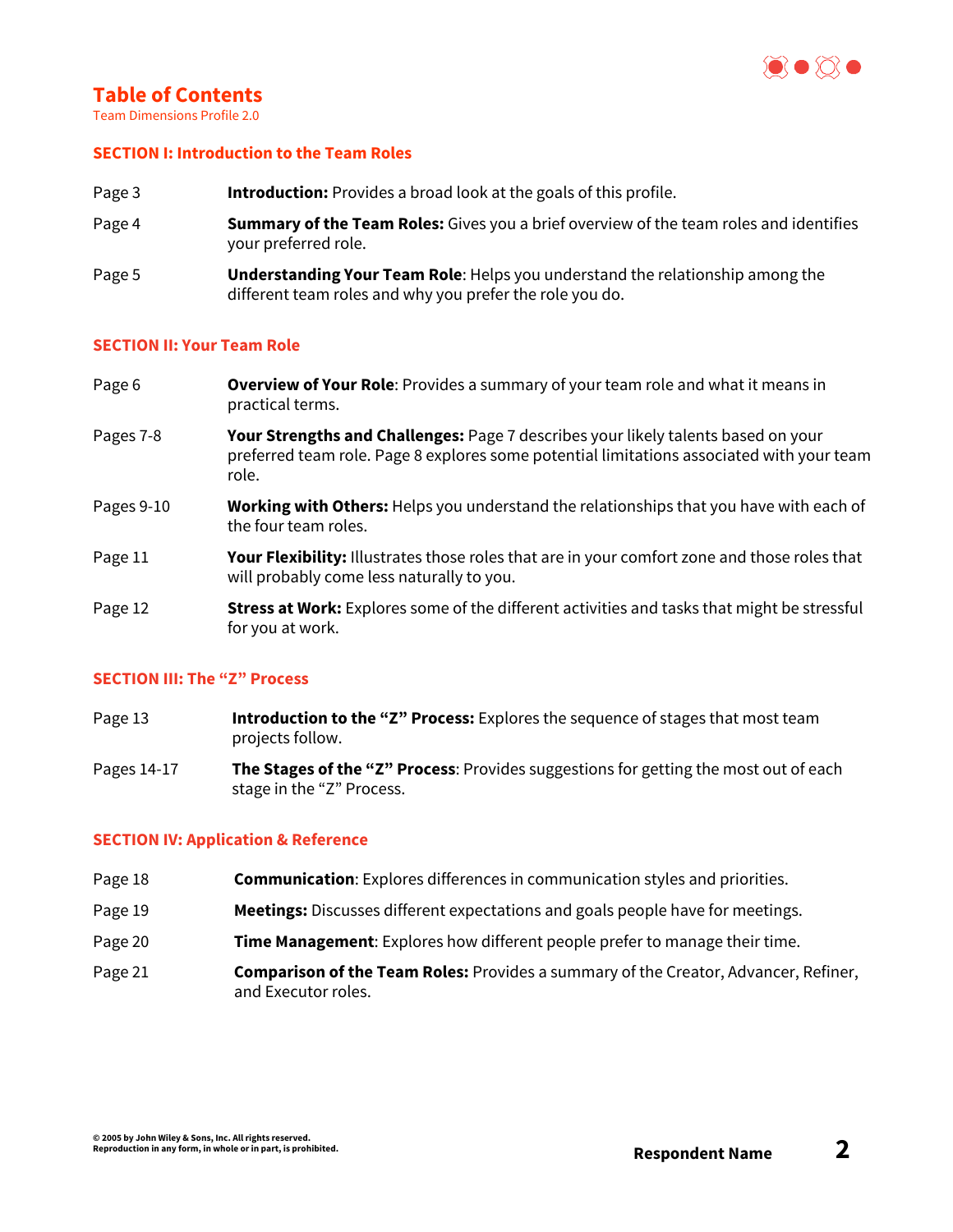## **Introduction**



Team Dimensions Profile 2.0

What do you do really well? What kind of projects energize you? You've probably realized by now that most people are going to answer those questions differently than you do. And even though we know that everyone has different talents and interests, we frequently ignore this simple fact of nature when we work on a team. Instead, we tend to arbitrarily assign people to perform tasks that don't take advantage of their unique talents.

Too often, people don't recognize the talents of their team members, and sometimes they don't even know their own talents. They may not value the differences that every person brings to the team, or they may not appreciate the importance of efficient and respectful teamwork. To demystify the team process, the *Team Dimensions Profile* explains how your team can identify each member's talents and place people in roles that allow them to really use those talents.

The *Team Dimensions Profile* identifies key roles that people perform in group settings. Each of the roles below makes a unique contribution to a team.

**Creator:** generates ideas

**Advancer:** communicates ideas

**Refiner:** challenges ideas

**Executor:** implements ideas

**Flexer:** steps in to fill in the gaps

Although most people can stretch to perform each of the roles, these stretches are often stressful and energy consuming if they last too long. The most effective teams consist of individuals who play to their strengths and embrace their natural talents. The key is to remember that everyone has a preferred role that can be tapped to help teams create their best solutions.

This profile describes your preferred role and explores its strengths and challenges. You will discover what you do best in a team atmosphere, and you will gain valuable insight into your work habits. In addition, you will learn about other team members' contributions, the value that they bring to the process, and how to work most effectively together.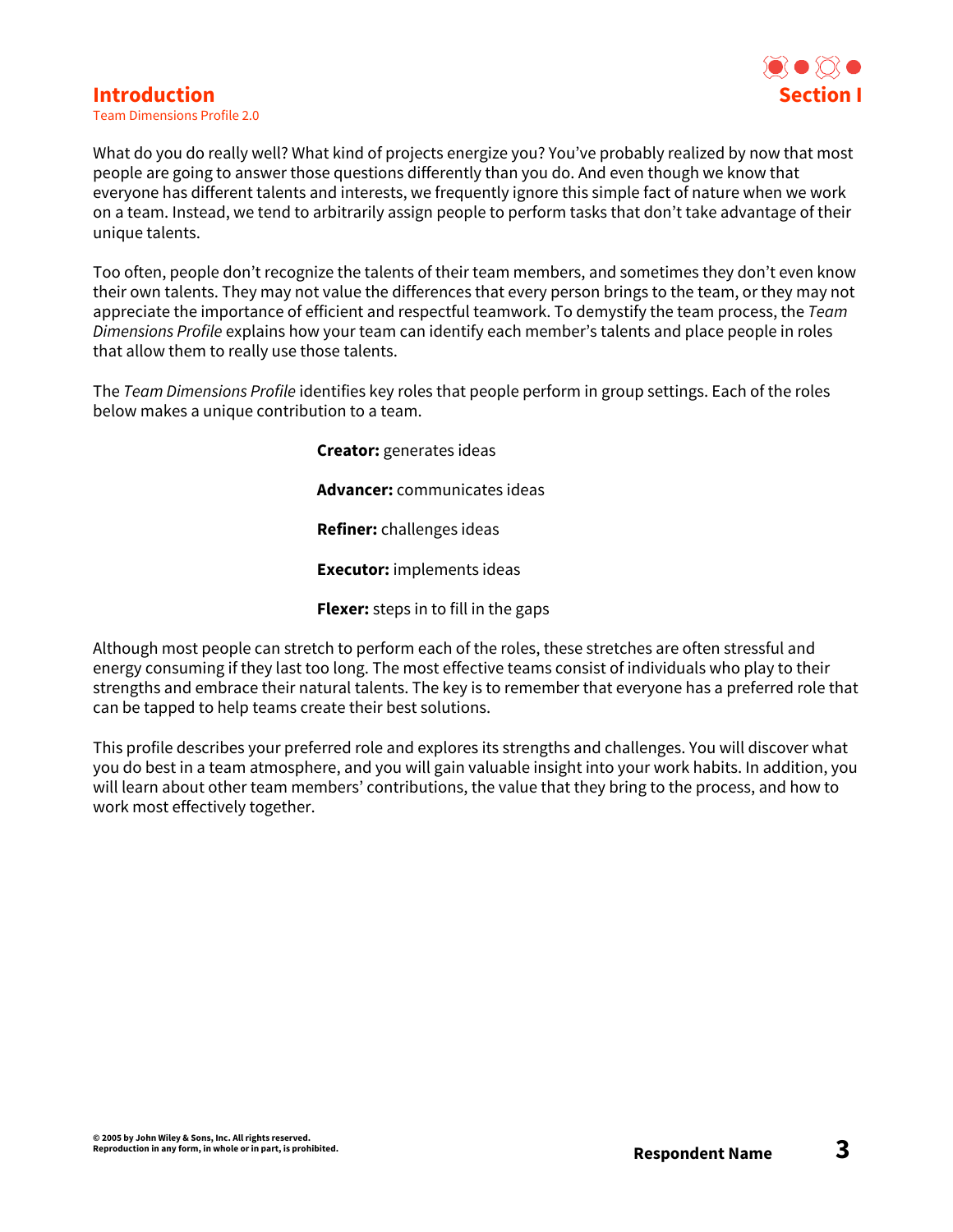# **Section I**

## **Summary of the Team Roles**

Team Dimensions Profile 2.0

The different team roles are summarized below. Your preferred role is indicated by the checkmark. As you read the descriptions below imagine group members that might fit in each role.



**Creator**: People who generate new ideas and fresh concepts are Creators. They prefer to live in the world of possibilities. Creators look for activities that are unstructured or abstract, and they thrive on innovation and unique solutions.



**Advancer**: Those team members who communicate new ideas and carry them forward are Advancers. They focus on the personal, interactive world of feelings and relationships. Advancers manage the human component of any solution, and they enjoy whipping up enthusiasm for a project.



**Refiner**: Individuals who analyze a solution for flaws or revise a project systematically are Refiners. They focus on the objective, analytical world of facts or theories. Refiners use logic and a systematic approach to redesign a solution, and they make sure that ideas are sound before moving them to the next level.



**Executor**: People who deliver concrete results and seek successful implementations are Executors. They tend to be realists. Executors make sure that important activities get accomplished, and they pay attention to details and the bottom line.



**Flexer**: Those individuals who are a combination of the other four roles are Flexers. They have an equal preference for most or all of the roles. Flexers can often adapt their styles to fit the needs of the team, and they probably view issues from different perspectives.

Remember that no role is better or worse than any other. A balanced team will have all the roles represented. The most effective teams have members who find the opportunities to do what they do best and give others the room to use their talents.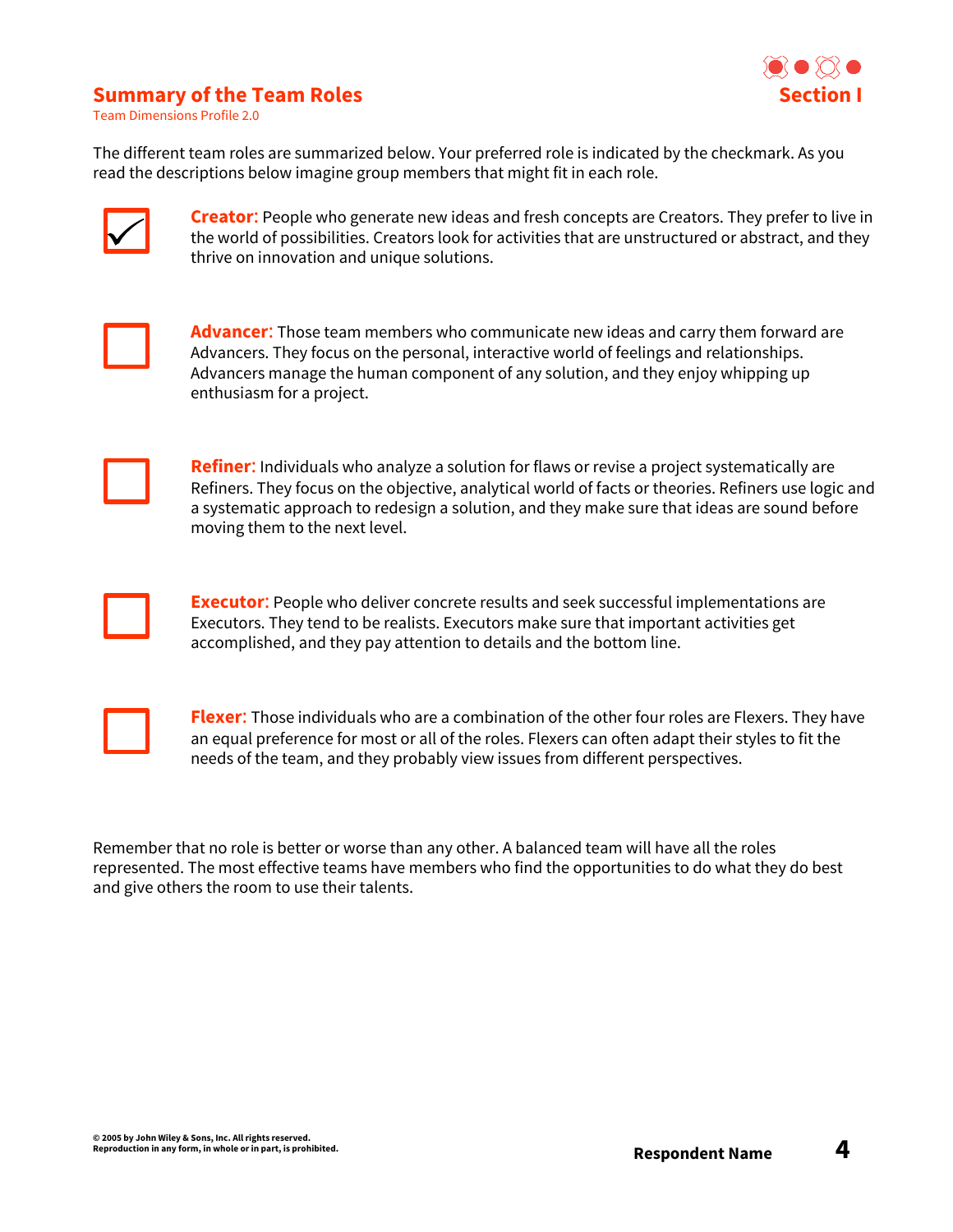

# **Understanding Your Team Role**

Team Dimensions Profile 2.0

**What makes you a Creator?** Like most people, your role is based on your natural tendencies to focus your attention in certain directions rather than others. As described below, there are two dimensions that we can use to measure how people focus their attention.

One dimension measures if you prefer to focus on Possibilities or Realities. Like you, people who focus on **Possibilities** are more likely to appreciate imaginative or abstract activities. They enjoy having far-reaching discussions, hashing out a project's potential, or creating an innovative plan. On the other hand, people who focus on **Realities** are more likely to appreciate practical or systematic activities. They prefer tackling structured projects, performing detail-oriented work, and pursuing concrete results.

You can see that Creators have a strong focus on Possibilities and Executors have a strong focus on Realities. **Your focus is shown by the dot** on the circle to the right. You are a Creator because of your strong focus on Possibilities.



**Are all Creators the same?** No. Another dimension helps add even more clarity to your preferred role.



This other dimension asks if you naturally focus more on Analysis or Interaction. Those who focus on **Interaction** are strongly concerned with feelings and relationships. They pay close attention to personal communication and are fairly receptive to new ideas. On the other hand, people with a focus on **Analysis** tend to look at the world from a logical and questioning viewpoint. They strive for objectivity in their work and tend to be a little bit skeptical of new ideas. You are balanced between these two focuses and probably have an equal preference for both of them.

Looking at the figure to the left, you can see that Advancers have a strong focus on Interaction and Refiners have a strong focus on Analysis. Because you appear to have an equal preference for Interaction and Analysis, you are a **Creator with a balanced focus.**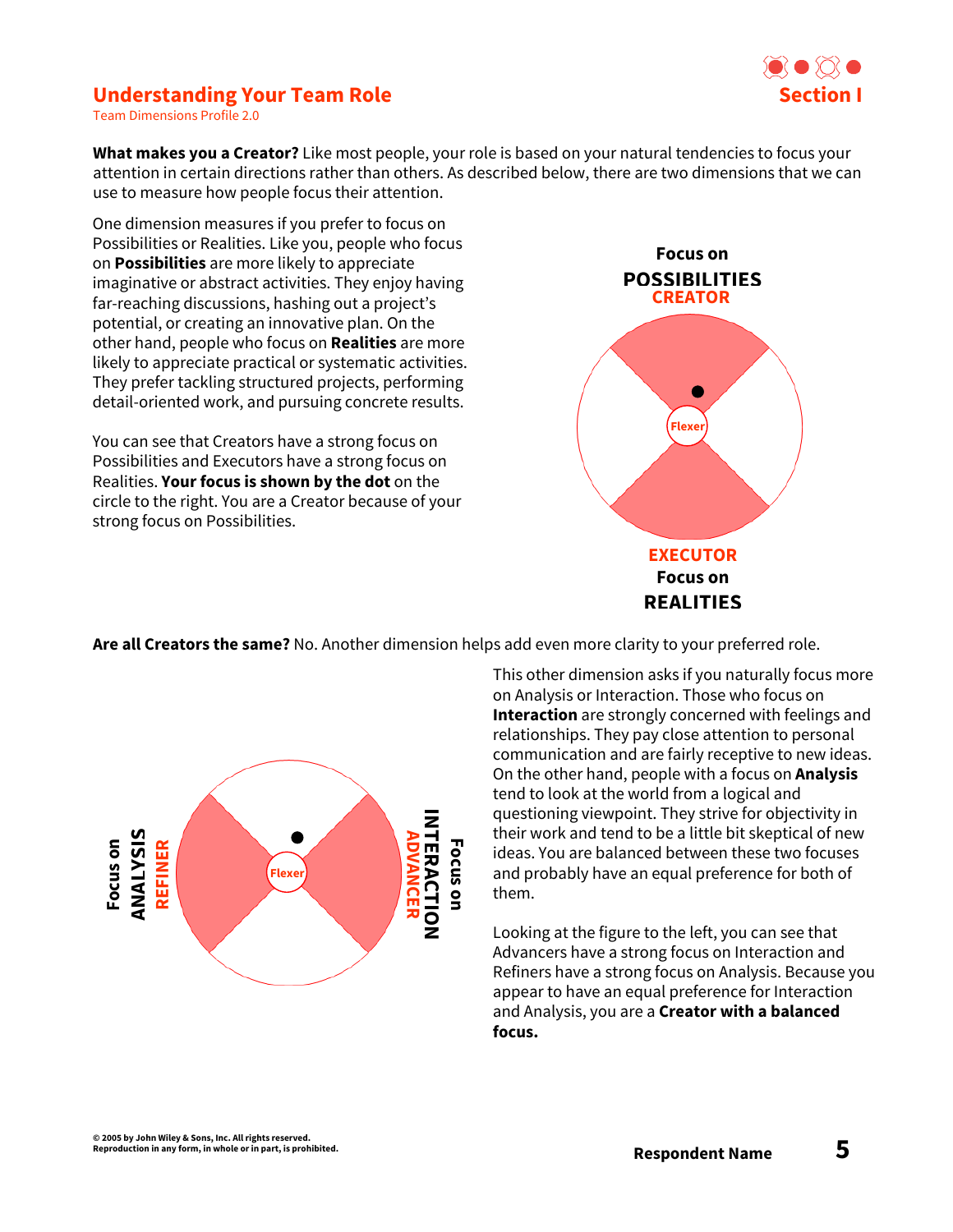# KO XX **Section II**

# **Overview Of Your Role**

Team Dimensions Profile 2.0

#### **Creator with a Balanced Focus**

Each person naturally focuses his or her attention toward certain areas. First, some people emphasize Possibilities while others focus on Realities. Second, some people emphasize Analysis while others focus more on Interaction. Your focus in these two areas influences the team role that you most naturally prefer.

#### **Possibilities vs. Realities**

Your preferred role is Creator because you have a strong focus on Possibilities. Having this emphasis means that you tend to be most interested in creative, abstract, or unstructured activities. In other words, you want to talk about a project's potential rather than its limitations. You are unlikely to be as interested in Realities, which are practical, concrete, or systematic activities.



Because of your openness to possibilities, you often look beyond the obvious to come up with innovative or unique solutions to vexing problems. Tradition or conventional wisdom usually does not restrain you, and completely new ways to perform tasks or resolve key issues may come out of your efforts. The wealth of potential solutions for any given problem probably excites rather than intimidates you, and you thrive on creativity.

Like most Creators, you may tend to have an optimistic streak, especially about a project's chances of success. You may find that your sights are often set on a project's potential, rather than on practical concerns such as details or organization. The most appealing projects are probably those that allow you to get absorbed in an artistic or imaginative world.

#### **Analysis vs. Interaction**

People who focus on Analysis tend to emphasize ideas, logic, and data. A focus on Interaction means that the individual is more concerned with relationships, personal expression, and instincts. You are balanced between these two approaches, which means that you probably adapt equally well to either focus. It does not mean that you are indifferent to them. Rather, it signifies that you respect both viewpoints.

Your appreciation of both Analysis and Interaction means that you are likely to understand the importance of questioning the information you get from others, while at the same time recognizing the need to respect their feelings. Although you bring objectivity and reason into your work, you probably value the role that emotions and intuition play in making decisions. This balanced focus probably allows you to see the big picture from a variety of different angles.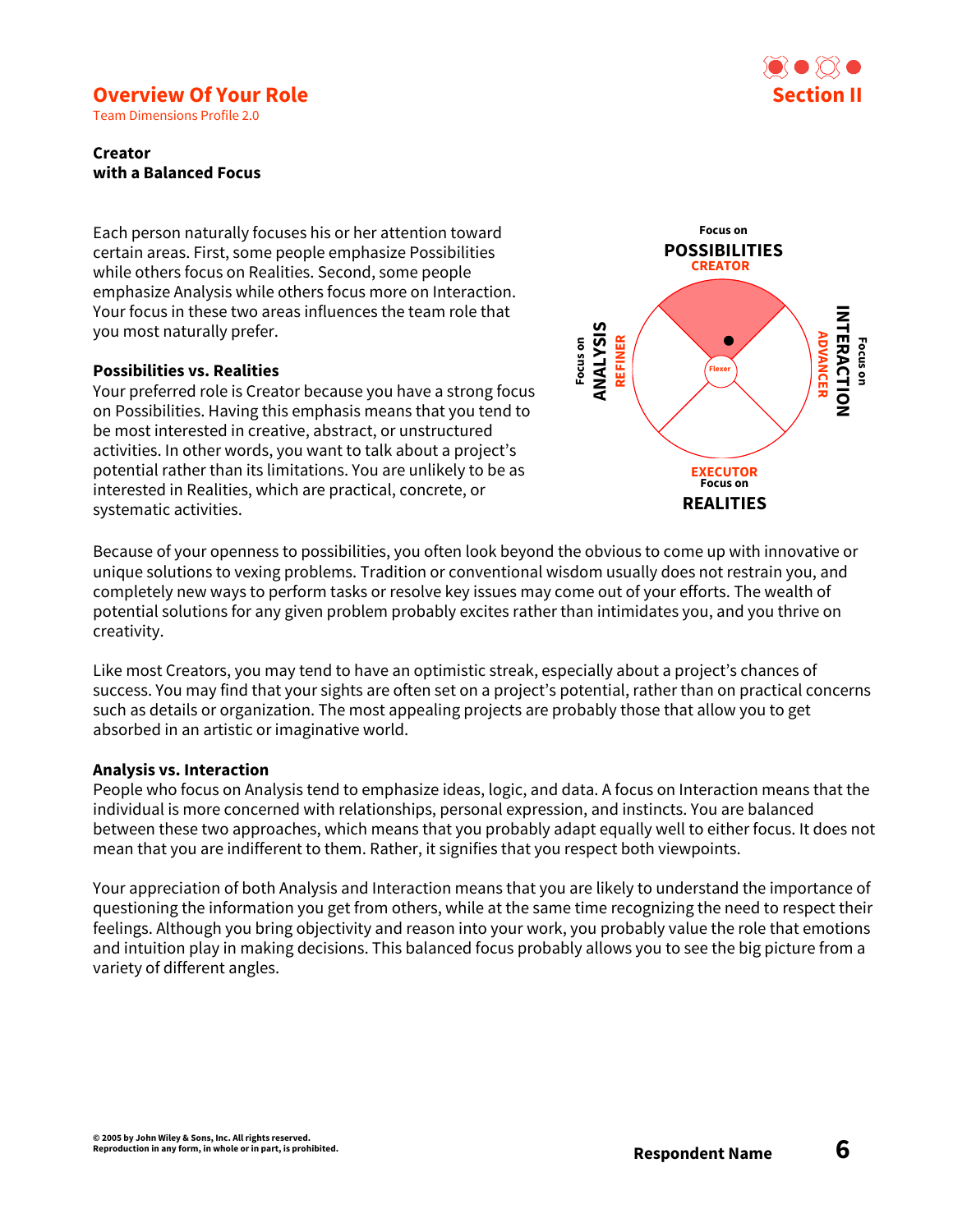# **Your Strengths**



Team Dimensions Profile 2.0

As a Creator, you probably think much like an inventor or artist. By pulling a seemingly infinite number of ideas out of thin air, you may uncover solutions that have never been explored. This strengthens the problem-solving process and often creates new options for the team. You are likely to stay open to new Possibilities and respond well to fresh concepts and challenging tasks. In fact, original ideas tend to be your friends, and you may thrive when you have the freedom to explore alternatives. Further, your attention is probably naturally drawn to abstract ideas and the big picture. This may allow you to see how all of the different pieces of a project fit together. Similarly, you may be quick to spot relationships among ideas that no one has ever identified before.



Like other Creators, you probably view brainstorming as a fun way to discover new options and solutions. In fact, brainstorming may be one of the areas in which you add the most value to a team. You may take these opportunities to reframe problems, helping you to see issues from every angle. When you help others knock down their preconceptions and outdated assumptions, you ensure that potential breakthroughs receive full consideration. Similarly, you may help the team keep its options open when others want to draw conclusions too quickly.

Further, you are usually willing to bend some rules or ignore existing methods, if it leads to a better outcome. As a result, you may be quite resourceful in your problem solving. You can probably spot unconventional or unusual approaches to getting the job done, especially when the traditional path is blocked. One of your main contributions to the team process, therefore, may be your tendency to create or propel innovative thinking. You can help the team see the wealth of possibilities that they have in front of them.

In addition, because you are balanced between Analysis and Interaction, you can probably express your creativity in a cognitive, conceptual way or in an energetic, spontaneous way. That is, you may use both reason and intuition equally well in your quest for solutions. Therefore, you may appeal to either your coworkers' rational concerns or to their personal feelings. In either case, your balance between Analysis and Interaction helps you to see solutions from a variety of different perspectives.

In summary, you may find that many of the following strengths come naturally for you:

- Generating multiple new ideas
- Thinking abstractly
- Finding fresh approaches to problems
- Envisioning the big picture
- Being imaginative, artistic, and original
- Looking beyond the obvious
- Finding groundbreaking or unique solutions
- Challenging conventional thinking
- Working comfortably with a loose structure
- Succeeding even with little direction or unclear goals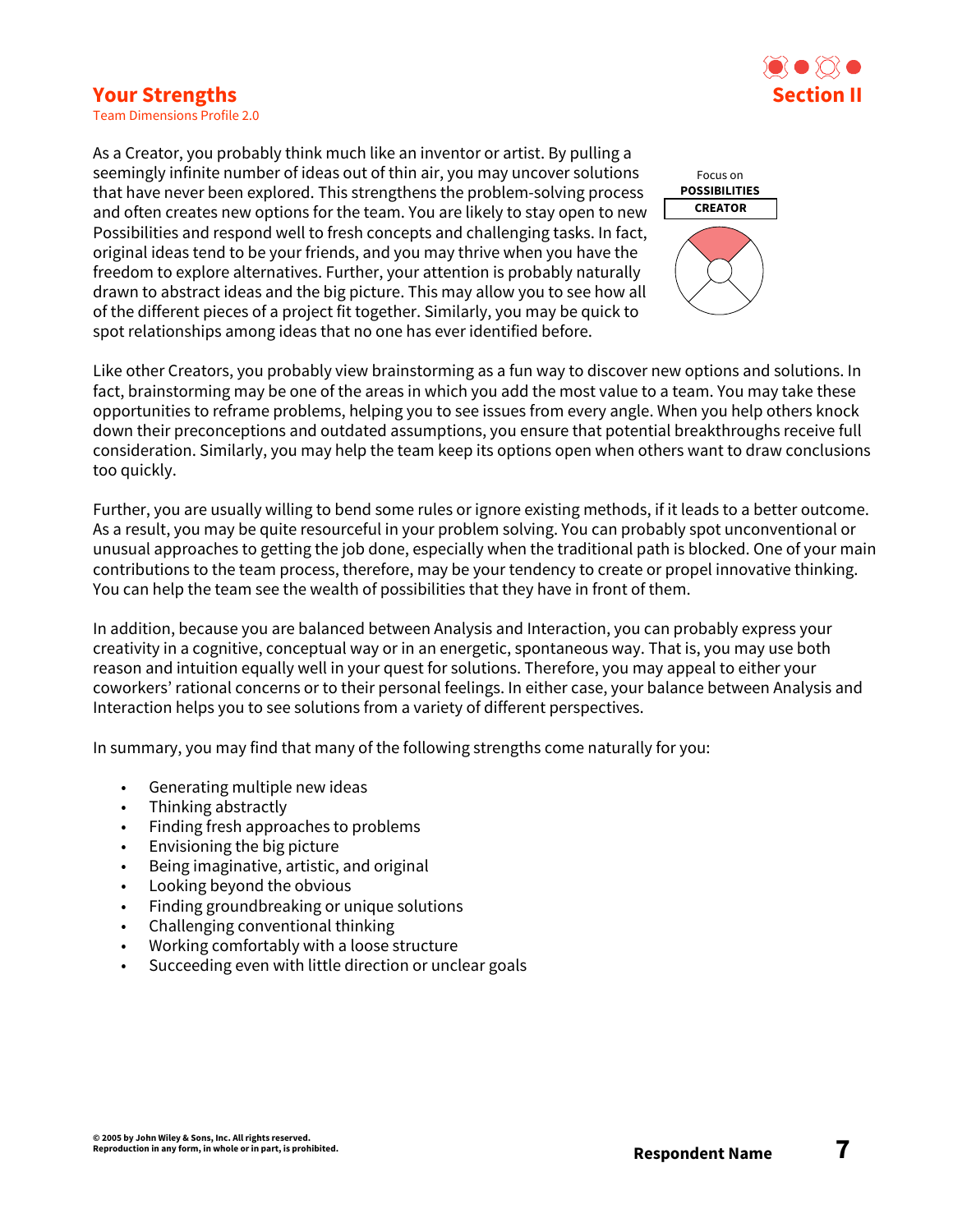# **Section II**

## **Your Challenges**

Team Dimensions Profile 2.0

Although your interest in new ideas and possibilities is valuable to the team, this natural curiosity may make you restless at times. You may grow impatient or bored if new challenges or outlets for your creativity do not come quickly. You also may flit from one plan to the other, rather than seeing a project through to its successful conclusion. In some cases, you may even act impulsively to achieve the level of interest that you seek. Keep in mind that some more results-oriented people may interpret your openness to new ideas as wishy-washy or an inability to make a decision. In these cases, be sure that you are not just seeking out change for the sake of change. And when you are in a leadership position, remember that others need confidence that you are firm in your resolutions and convictions.



You may find that you prefer the colorful, dynamic, and abstract world of Possibilities to the more structured, orderly, and restricted world of Realities. As a result, your drive for creativity may lead to impractical solutions that work well in theory, but fail to take real-world limitations and demands into account. In addition, because you like to keep your options open, you may be reluctant to commit to a specific course of action. You may put things off until the last minute, causing trouble for yourself or others. Remember, even if rushing toward a deadline is exhilarating for you, it can be highly stressful for others.

Like many other Creators, your interest in unstructured activities could cause you to be disorganized or poorly prepared at times. In these cases, you may lose sight of the details or become sidetracked by less important detours. You may find yourself devoting too much time to aspects of a project that are fun, but not terribly practical.

In addition, you may have trouble following through on plans in a scheduled, organized way. Not only can this reduce your efficiency and productivity, but it can also frustrate those around you. Those who prefer a more organized approach to work may read this lack of structure as carelessness or disrespect for their priorities. Along those lines, you may take shortcuts that seem efficient but are actually counterproductive. For example, you may create a rough outline for a project when a thorough plan is needed. This is part of your tendency to give less attention to concrete goals and definitive solutions than you do to creative ideas.

In summary, you probably face challenges in some of the following areas:

- Keeping track of details
- Doing things before the last minute
- Following through on plans
- Staying focused on routine work
- Sticking to practical options
- Adhering to a strict schedule
- Organizing
- Providing a stable structure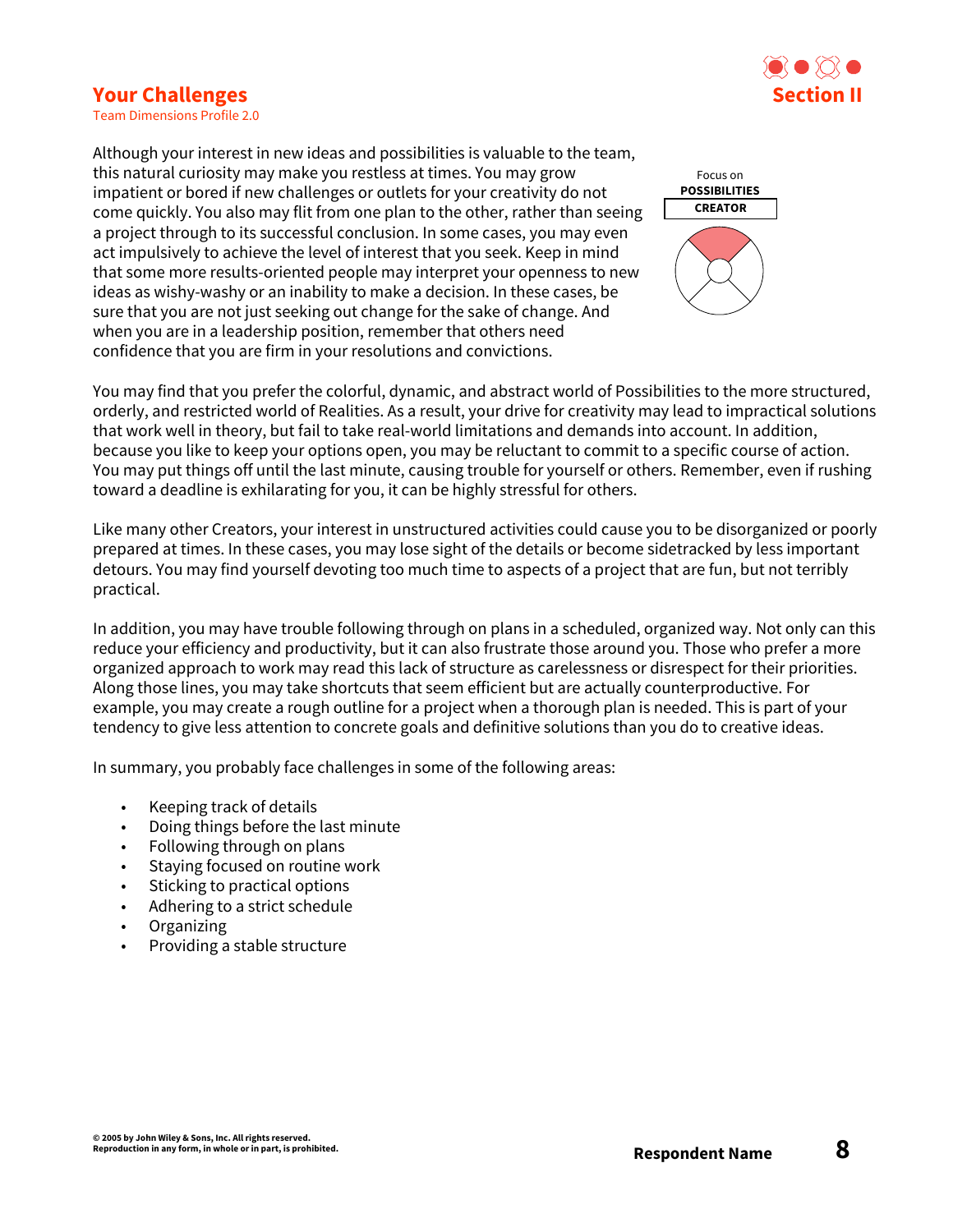# **Working with Others**

 $\bullet$  0 10 0 **Section II**

Team Dimensions Profile 2.0

Interpersonal differences are an obvious part of life. People come to the job with different priorities, assumptions, and needs. And although these differences can complement each other beautifully, it is probably easier to see all the problems and frustrations they cause. For instance, Creators like you tend to prioritize new ideas, originality, and creativity. You've probably recognized by now that not everyone shares these ideals. This section is designed to help you understand how to work more effectively with those around you, even when their priorities differ drastically from yours.

#### **Working with Other Creators**

You most likely enjoy the hunt for new ideas and innovative methods. So you probably appreciate collaborating with individuals who embrace Possibilities, as you do. Your fellow Creators will be eager to bounce ideas around with you, regardless of whether they have an analytical nature, tend to be interactive, or have a balanced approach like you do. They will also probably enjoy the chance to join you in colorful and challenging brainstorming. Together, you are likely to come up with unconventional ideas that are both imaginative and engaging.

Naturally, whenever Creators are in the majority, the risk increases that endless brainstorming will stall actual implementation. Creators like to keep their options open and together they may become so energized about an idea's possibilities that deadlines become optional and schedules are forgotten. Practical concerns may take a back seat to idealistic, imaginative, and exciting ideas. Although Creators should feel free to embrace their flair for innovation at the beginning of the development process, they should be aware that they will need to rein in their creativity at some point and begin to close off some of their options.



#### **Working with Executors**

In contrast to your feelings about those who emphasize Possibilities, you may believe that people who focus on Realities are, at times, close-minded or inflexible. You probably feel tension if you think that these individuals are pressuring you to move forward too quickly. You are also likely to be frustrated if you think that your creativity is undervalued. For this reason, you probably have occasional problems with Executors, who may seem too concrete in their thinking or obsessed with immediate results rather than long-term innovation. You might also view Executors as reluctant to take risks or embrace fresh ideas, which are vital concepts to you.



You may need to consider that your preference for unstructured activities or ambiguous ideas may rub Executors the wrong way. In particular, tension may arise if Executors feel that you are not concerned with making structured progress toward a clear result. They may feel that you devise solutions with little regard for practicality and don't follow through on grand ideas. You can allay the Executors' fears on this issue by listening to their opinions about practical concerns. Make sure that they know that you understand their reservations. Offering your best ideas in a structured way and respecting the Executors' feedback improves the odds that you will create an optimal solution. In addition, keep in mind that many Executors resent being pushed to do things at the last minute. Give them plenty of time to adjust to new ideas and finish a project at a stable pace.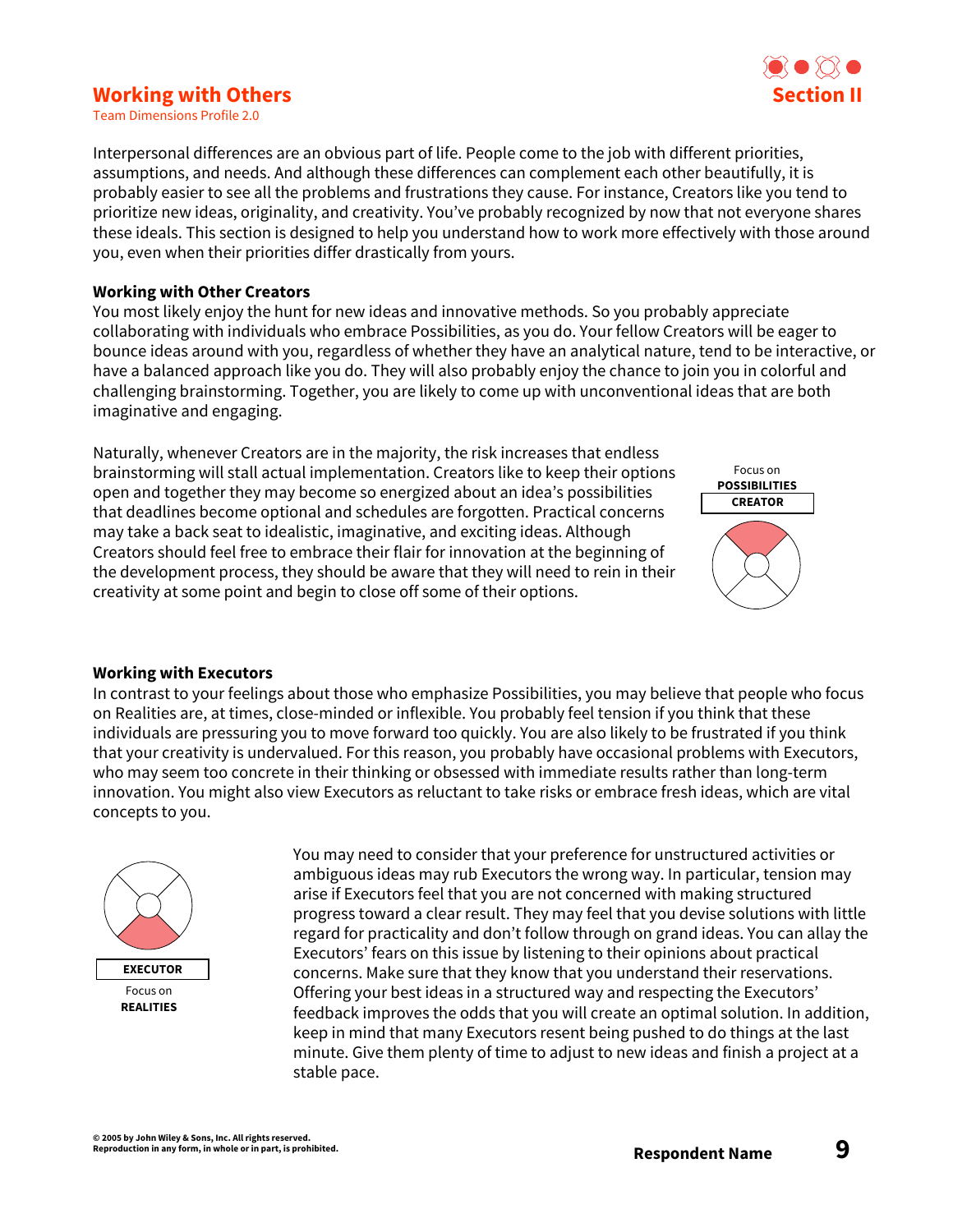# **Working with Others**

Team Dimensions Profile 2.0

#### **Working with Refiners**

Because you maintain a balance between Analysis and Interaction, you tend to see the merits of your colleagues' positions. Therefore, whether your peers offer a plan based on solid logic or become passionate out of gut instinct, you are usually willing to consider their ideas. Most likely, you recognize the value of the discerning analysis that Refiners bring to the table. However, because Refiners often base their opinions on more impersonal analysis and careful examination, you may become annoyed if they fixate too much on hard data that limit your creativity. You may view such criticism as a bulky obstacle to innovation and groundbreaking solutions. Refiners, in turn, may feel that you get so wrapped up in imaginative possibilities that you ignore the limitations of logic.

The Refiner's negative feedback, however, could actually be to your advantage. Because Refiners are more questioning, they may want to see the details and develop the missing links in your proposal. In this way, Refiners can improve your solution and make it stronger. Be mindful that their criticism is probably not intended to be an assault on your competence. Rather, it reflects their strong commitment to accuracy. Therefore, consider how you can encourage Refiners to help develop your ideas into their full potential.



#### **Working with Advancers**

Working with Advancers means that a personal approach may be required. Advancers prefer interaction, so they are concerned more about relationships and emotions than about facts and figures. This means that energy and sincerity are often more powerful to Advancers than a dry recitation of a plan's benefits. The advantage of getting Advancers to support your plan is that they can communicate your ideas and get others excited about them, making your solution more powerful.



However, the potential drawback of working with Advancers is that your shared enthusiasm can overwhelm practical considerations. The optimism that you tend to create with Advancers may prevent you from noticing warning signs or errors in your solution. At such points, it may be helpful to take an objective look at your proposals to keep them as strong and realistic as possible.

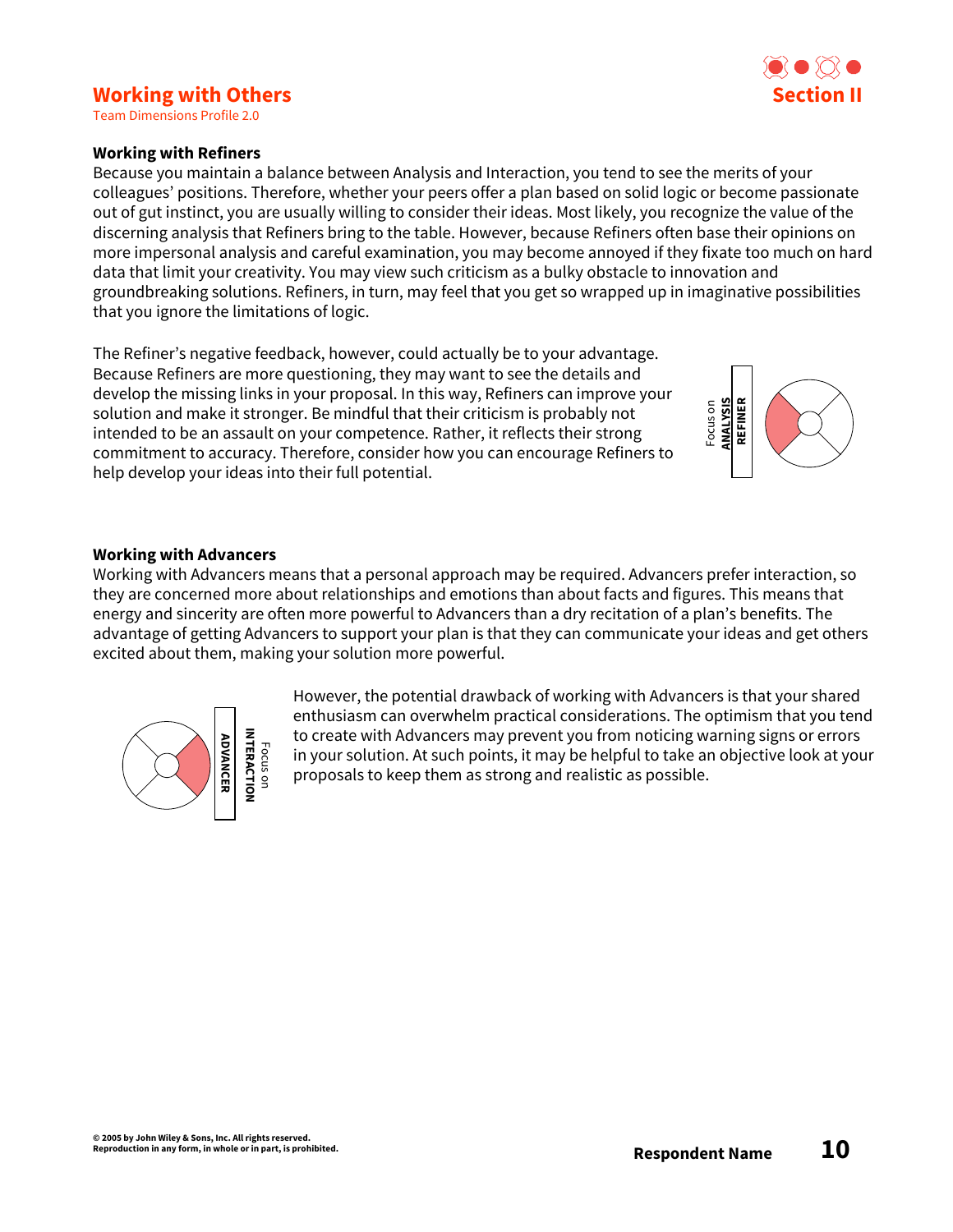# **Your Flexibility**



Team Dimensions Profile 2.0

Every day we find ourselves in situations that require us to adapt into different roles or work with someone who has different preferences. You may have noticed that some people find this easier than others. Why? One reason is that some people have a stronger preference for their natural roles than other people. For instance, even though all Creators focus on Possibilities, some Creators are completely absorbed in that imaginative, abstract world while others just have slight tendency in that direction. A very strong preference for a role can be a powerful advantage and make a person stand out from the crowd. On the other hand, people who have a really strong role preference often have a difficult time adapting to different roles. Further, they may have a more difficult time understanding the preferences of people in other roles.

How strong is your preference for the Creator role? Based on your responses, your preference is only **Slight.** You can see this for yourself if you look at the circular map below. The farther away your dot is from the center of the circle, the stronger your preference for your role.



Because your preference for the Creator role is only slight, you probably have a great deal of flexibility in adapting to different roles compared to most people. Consequently, you probably feel comfortable embracing a variety of different tasks, duties, or positions. **Most likely, you will find it easy to adopt roles in the shaded regions of the circle above.** As you move farther away from these shaded areas, you will probably find those roles less comfortable and enjoyable. And although you might be quite competent at them, you may find that they cause you stress. As discussed on the next page, if your primary job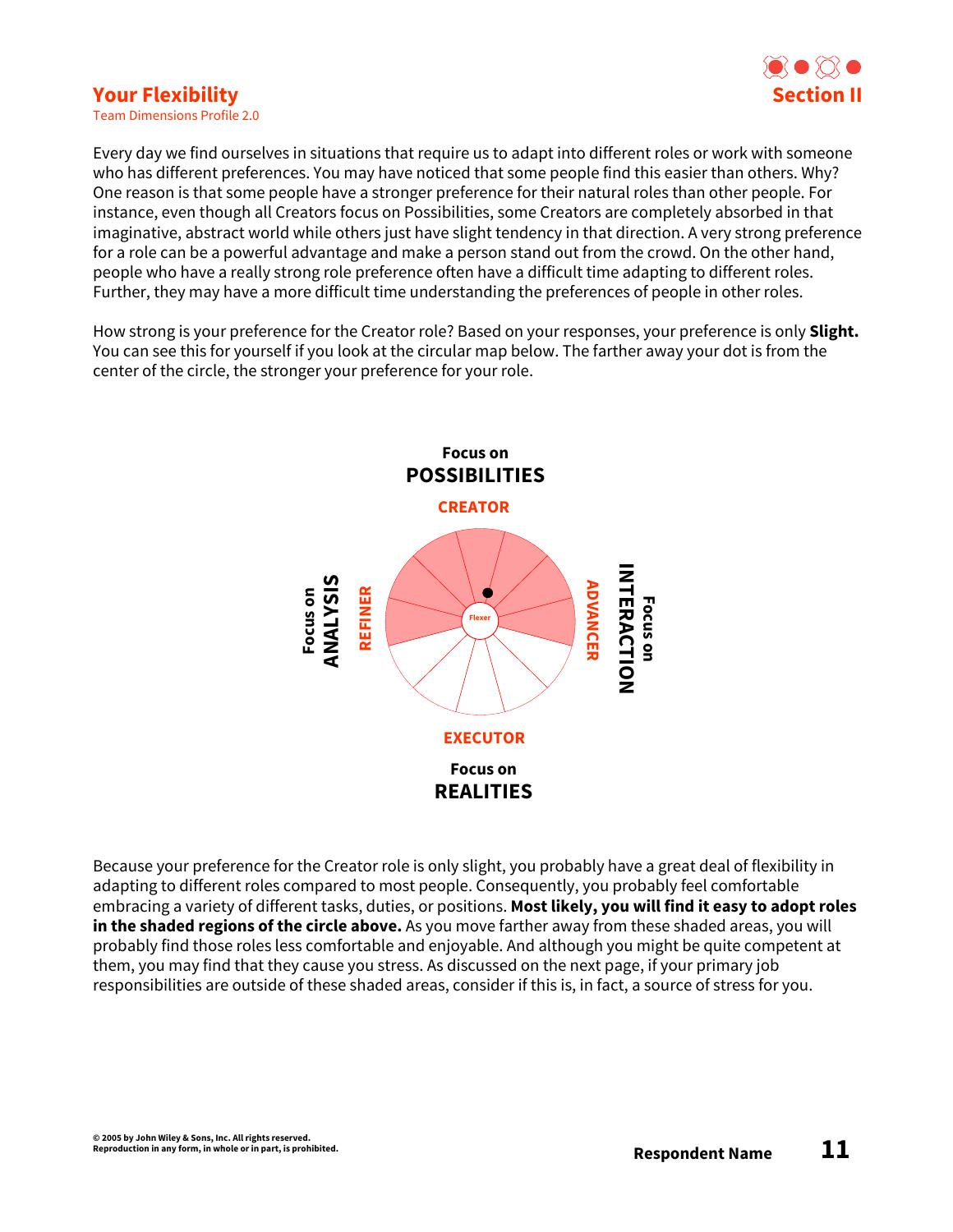# ROXO **Section II**

## **Stress at Work**

Team Dimensions Profile 2.0

We all know that the people we work with can drive us crazy at times, but we also experience stress when our job duties include activities that don't come naturally to us. Even if someone is quite good at a certain activity, they might find it draining. For instance, some people love to mingle at a company event, others dread it. Some people find satisfaction in balancing a spreadsheet, and others find it dull and tedious. As you will see below, many of your likes and dislikes can be explained by your preference for the Creator role.

The shaded boxes around the circle below show your comfort zone: activities that are probably natural and comfortable for you. On the opposite side of the circle, however, the unshaded boxes describe activities that may be less natural for you. As mentioned earlier, you may be very good at these activities, but you probably find that they are draining if you do them for any length of time.



Most people recognize that from time to time they will need to stretch beyond their comfort zone to meet the needs of the situation. Few of us are rigidly bound to a narrow set of roles, but rather we adapt depending on the environment and the people around us. As we begin to act in ways that are further outside of our natural tendencies, however, these activities are likely to become more difficult and emotionally taxing.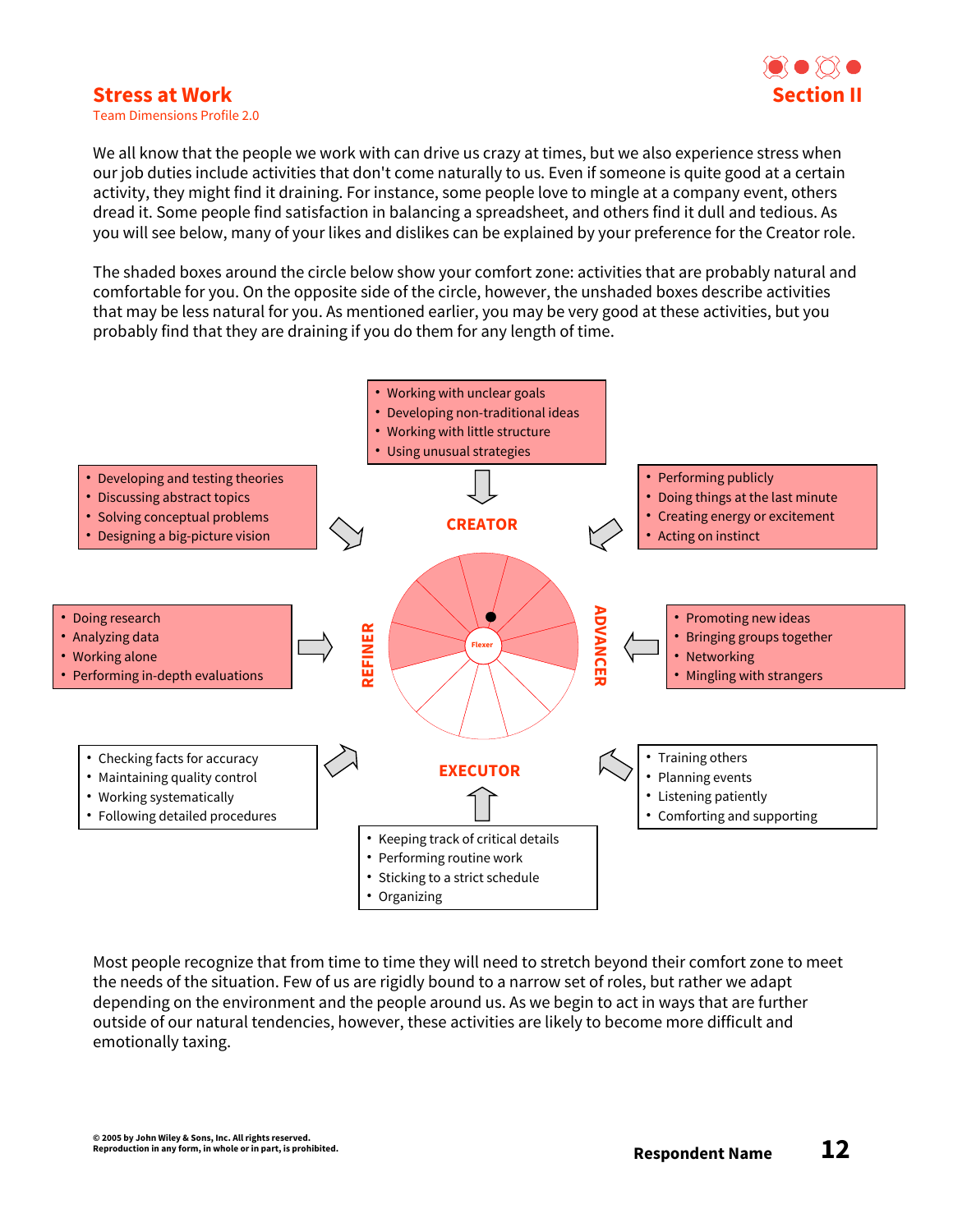## **Introduction to the "Z" Process**



Team Dimensions Profile 2.0

Team projects usually travel through a series of stages. As you can see below, these stages often move from Creating to Advancing to Refining to Executing. This sequence of stages is called the "Z" process. It is important to understand where a project is in the "Z" process so that teams know where to focus their energy and, maybe more important, where not to focus their energy. Most likely, you tend to enjoy the **Creating stage**, as the activities in this stage probably come naturally to you. Effective teamwork is knowing when to assert your natural tendencies and knowing when to let others assert theirs.

#### **Focus on POSSIBILITIES**



Note that projects do not always move forward in the "Z" process. Sometimes it is necessary for the process to work backward, especially when ideas need to be reevaluated and reconceptualized.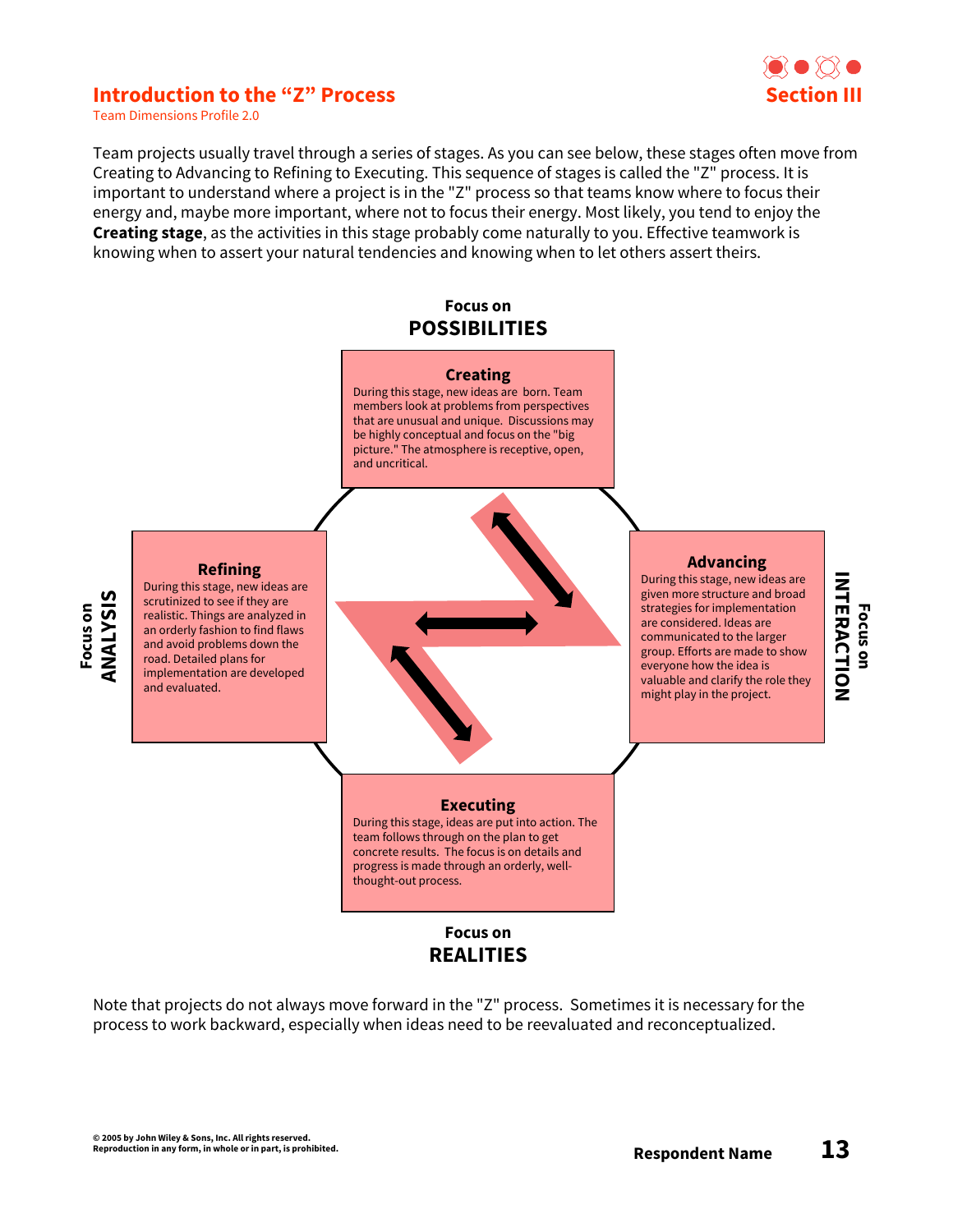# $\bigcirc$   $\bigcirc$ **Section III**

# **The Creating Stage**

Team Dimensions Profile 2.0

The primary goal of the Creating Stage is to generate as many new ideas as possible. This means seeing things from a new angle and perhaps breaking some traditional rules. Although the team will need to evaluate the merit of new ideas toward the end of this stage, the Creating Stage should start with an open brainstorming in which no ideas are rejected as unrealistic or impossible. Since you are a Creator, the opportunities for abstract and innovative thinking in this stage will probably be very appealing to you.

#### **Creating Ideas**

Generating fresh ideas is both an art and a science. Setting expectations can be critical in this process, because some people will naturally want to impose more structure and tradition than is ideal during this stage.

- ∙ When scheduling a meeting, call it a "Creation Meeting". This sets expectations that the structure will be loose and the goals less defined. Consequently, there will be less likelihood of frustration and confusion, particularly among those who prefer more structure.
- ∙ Consider starting with the biggest picture possible. Restate the mission of the project and ask if that mission is limited by unnecessary assumptions and traditions.
- ∙ Create a "wish list" that gives people the freedom to brainstorm about project outcomes, goals, or characteristics that might seem impractical or unrealistic on the surface.
- ∙ Don't get bogged down in details too soon. Discussing the specifics of an idea can result in a premature commitment to one direction for the project.
- ∙ Avoid the temptation to move on before all of the group's options have been explored.

#### **Sorting Through Ideas**

Toward the end of this stage, teams begin to curb their creativity and consider practical issues. Settling on the direction for the project usually means dropping some attractive, workable ideas.

- ∙ Consider the scope of the project. Are there bold ideas that can be set aside and pursued once a first phase of the project has been completed?
- ∙ Ask if the team is ready to move forward. Sometimes spending more time on brainstorming up front saves time later on. In other instances, it stagnates the group's productivity and takes a toll on morale.

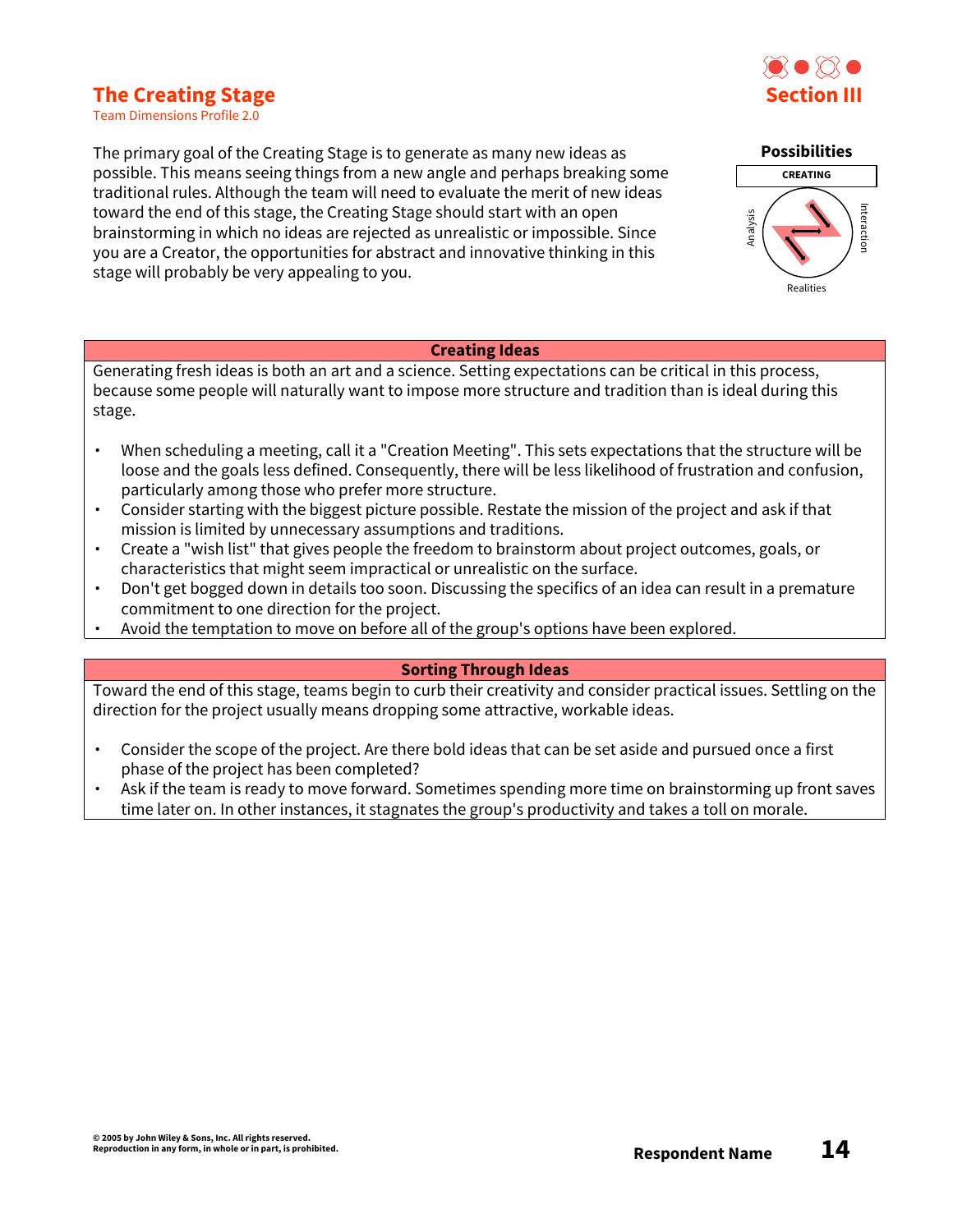# **The Advancing Stage**



Team Dimensions Profile 2.0

During the Advancing Stage, the team moves the idea forward and starts to give it some shape. They consider the practical issues and begin to put together a broad plan to turn this idea into reality. Communication is also key in the Advancing Stage as the team attends to the "human" part of the project. Team members need to know what's going on, what role they might play, and why it's important, and they also need to maintain energy and optimism around the idea. Consider how Advancers in the group can enhance communication and sell the merits of the project.



#### **Defining the Project**

After the brainstorming of the Creating Stage, the project needs some broad definition to move forward. Furthermore, the team needs to look at the big picture and determine if new ideas are realistic and worthwhile.

- ∙ Determine the simplest way to describe the idea or project. Not only does this help clarify a common vision for the project, it also helps team members quickly communicate the nature of the project to those outside the group.
- ∙ Compare the goal of the project with the overall mission of the group or organization. Are they consistent?
- ∙ Identify the different stages that the project will go through and estimate the resources that are available during each of those stages. Are they sufficient?
- ∙ Have some informal conversations with experts outside the creation group to discuss the idea in big picture terms. Is the idea realistic and useful? Has it been done before? What risks do they see?

#### **Communication**

Communication is one of the chief goals of the Advancing Stage, particularly when the team is working with a larger group. Everyone needs to understand the scope and limitations of their role. In addition, the team should be very intentional in its efforts to generate optimism and energy around the idea. Consider the following ideas that facilitate the Advancing Stage:

- ∙ Organize an initial "Advancement Meeting" where people can ask questions and begin to feel a part of the project as soon as possible. Take time to explain the big-picture goals of the project and how it fits into the bigger mission of your group.
- ∙ Brainstorm creative ways to get all members invested in the project. Have Advancers and Creators sketch out clever and fun incentives that will help people care about the success of the plan.
- ∙ Identify all the people who will be affected by the project. Consider whose initial approval and "buy-in" will be valuable in the long-term.
- ∙ Make sure that the people who need structure, particularly Executors, have as much concrete information as possible. Create a system to communicate such things as schedules, formal role descriptions, and progress updates.
- ∙ Assign someone to be responsible for communicating changes in the plan and answering questions that arise.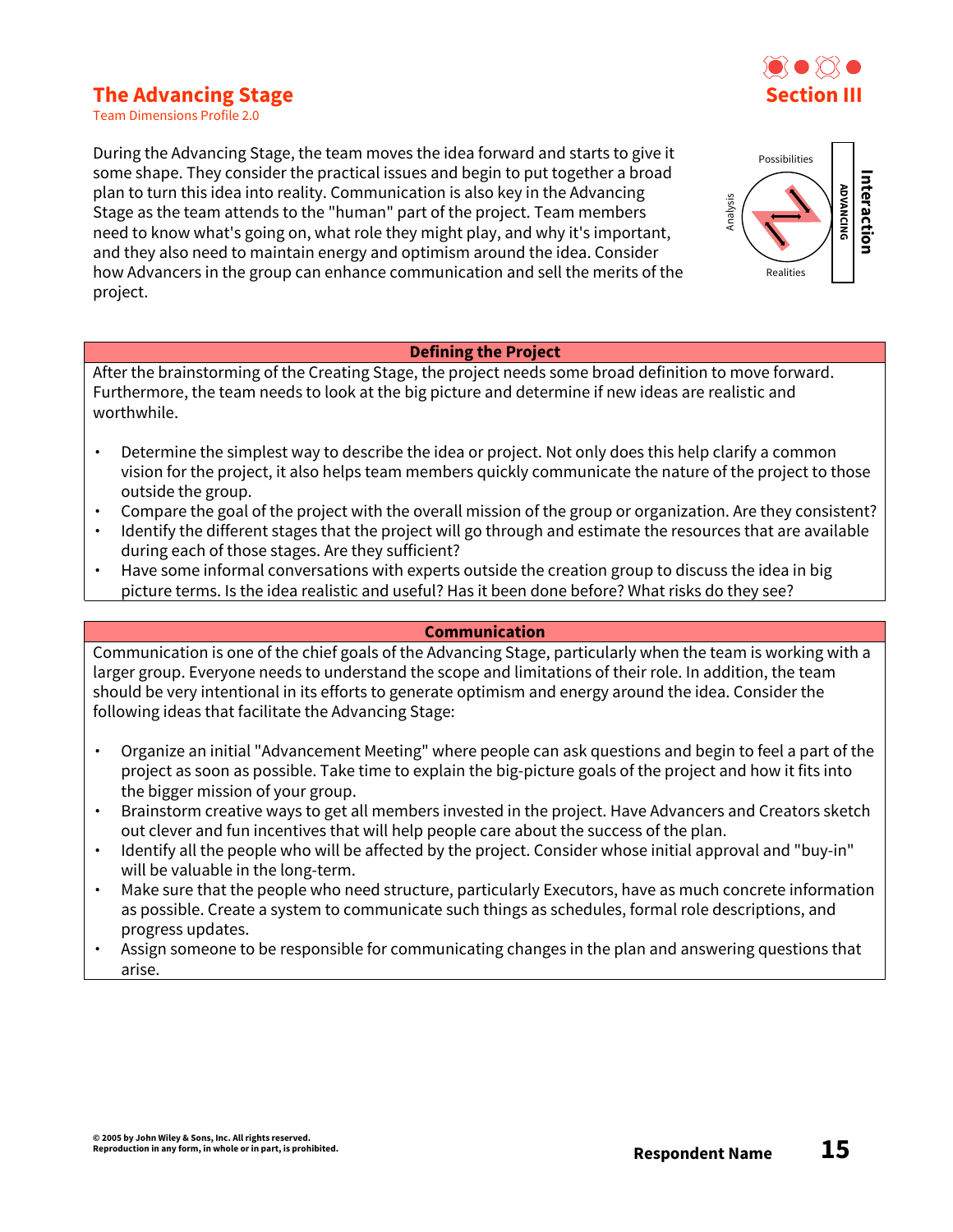# **The Refining Stage**



Team Dimensions Profile 2.0

During the Refining Stage, the team evaluates the idea to see what's realistic. Team members examine project ideas for holes or flaws. They scrutinize and analyze plans to determine if they will work in the real world. In addition, during this stage the team puts together a more specific plan for implementation. Among other things, this plan considers what could go wrong, what could be more efficient, and how communication will flow. Think about the ways in which Refiners can contribute an analytical and skeptical voice during this stage.



#### **Evaluation**

Evaluation occurs as part of the Refining Stage. The team looks critically at new ideas and asks "What could go wrong?", "Will this thing work?" and "Are we really ready to move forward?". Here are some ideas to encourage the Refinement process.

- ∙ Make sure to get feedback from people who were not on the creation team. These might be members of the larger group, but it is also valuable to contact those outside the group or organization, particularly customers and clients. Consider discussing some of the specifics with experts in the field.
- ∙ Set up "Refinement Meetings" that are specifically designed to find holes in the project plan. Consider assigning people to play the role of "devil's advocate". Make sure that both Creators and Refiners are present for this meeting.
- ∙ Set up meetings to identify risks and general strategies for responding to mistakes, setbacks, or miscalculations. Remember that the scope, budget, and timeline of your project are dependent on each other. Changing one usually means revising the others.

#### **Implementation Planning**

Implementation planning maps out a detailed path to turn new ideas into a reality. This involves defining tasks, assigning tasks, estimating resources, calculating budgets, and developing schedules. Following are some ideas to keep in mind:

- ∙ Take some time to separate out each project task. Specify which tasks are dependent on each other and which can take place simultaneously. In addition, determine which tasks have fixed or flexible deadlines.
- ∙ Map out the resources you have available to you. A budget should include the money, time, and opportunity cost of the project. Be specific when clarifying how much time and resources each task will take.
- ∙ When planning timelines and deadlines, it is usually advisable to put extra time into the schedule for unforeseeable obstacles. Most of us tend to be a little optimistic when estimating the amount of time that a task will take.
- ∙ Have some Creators take a look at the implementation plan and ask if there are non-traditional alternatives that haven't been considered. Could it be done faster, more efficiently, or with less stress to the team?
- ∙ Consider if pieces of the project can be handed off for execution while others are still being refined. This will ensure that resources aren't sitting idle.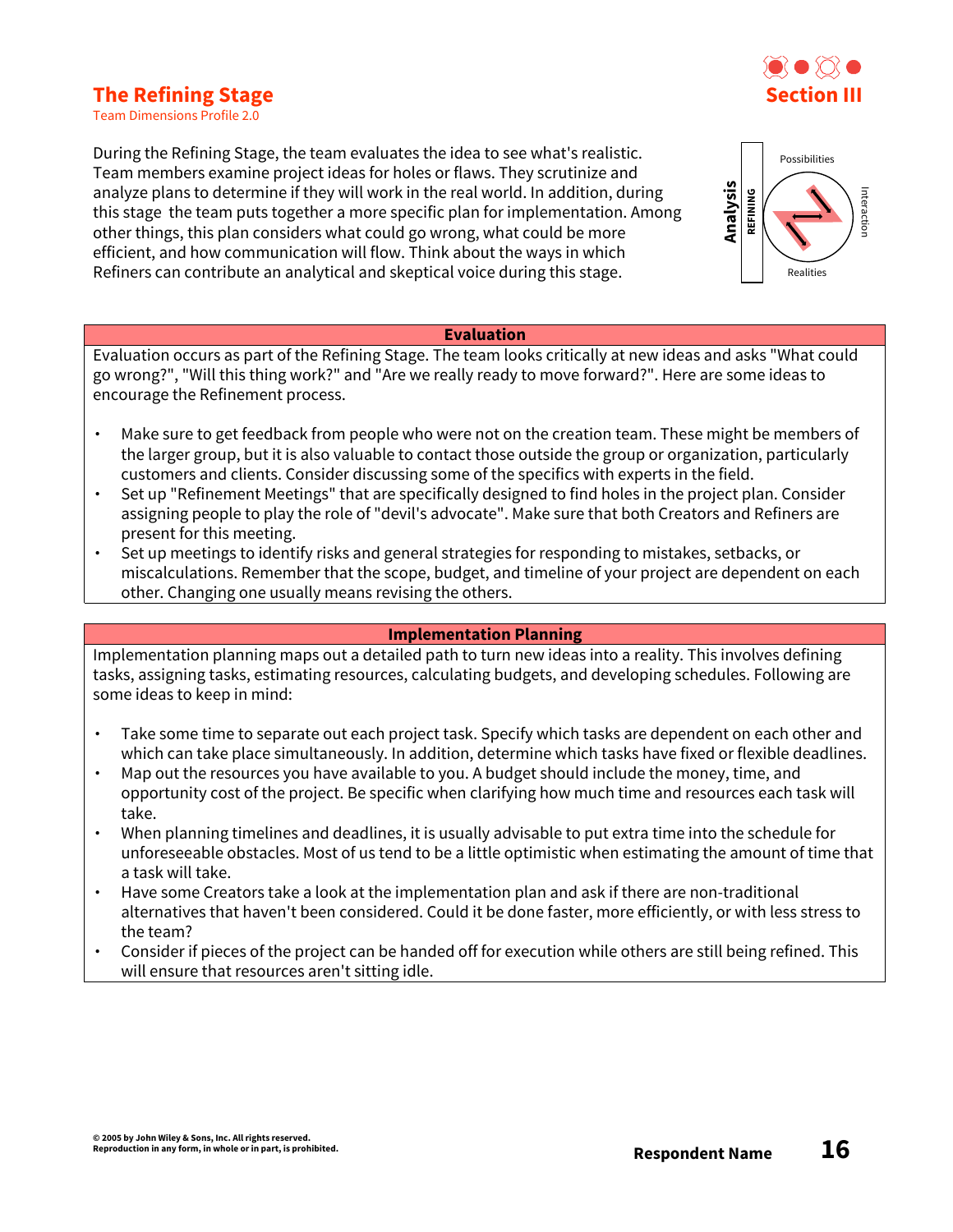# $\bigcap$ **Section III**

# **The Executing Stage**

Team Dimensions Profile 2.0

During the Executing Stage, the team sets its plan into full swing. This stage requires considerable dedication, organization, and scheduling. Team members need to have the patience to follow through on routine or repetitive tasks. For Executors, this is often the most fulfilling stage as it allows them to see a finished product. Other people, like many Creators, may be easily bored if routine tasks are involved. Keep in mind that Creators often find it helpful to partner with Executors, who have a knack for organization and details.

#### **Beginning Implementation**

Here are some systems and processes that can be set up ahead of time to ensure the plan's smooth implementation.

- ∙ Define milestones that mark the team's progress. Not only does this help keep the task on schedule, it also helps maintain momentum and energy about the work.
- ∙ Empower people, particularly Executors, to ask for clarification and direction if they need it. Appoint someone, perhaps an Advancer, to be the project "help desk."
- ∙ Create a system for quality control. Make sure your plan and timeline are flexible enough to react to the demands of the real world.

#### **Tracking Progress**

For many long and intricate projects, tracking progress is crucial. Here are some suggestions to keep this part of the Executing Stage running efficiently:

- ∙ Schedule regular meetings where team members give reports on their progress.
- ∙ Allow for last-minute refinement. Be willing to revert the project to an earlier stage for redevelopment.
- ∙ Design a process to assess changes and alternatives that arise as the project takes shape. Be open to insights that were unforeseeable earlier in the project development.
- ∙ Revisit your timelines on a regular basis. Pay particular attention to those parts of the project that have a direct impact on other sections of the plan. If resources need to be redistributed, make sure everyone on the team hears about the change and understands the reasons.

#### **Closing the Project**

Most teams look forward to finishing a project. However the project turns out, teams should consider the following to ensure success in the future:

- ∙ After the project is completed, create an archive. This invaluable step is often lost in the celebration of a finished project. However, it frequently saves much time and frustration later. This archive should contain records of decisions, communications among team members, and other important documentation.
- ∙ Recognize each person for the role he or she played. This might be a good time to pull in an Advancer to help with this communication.

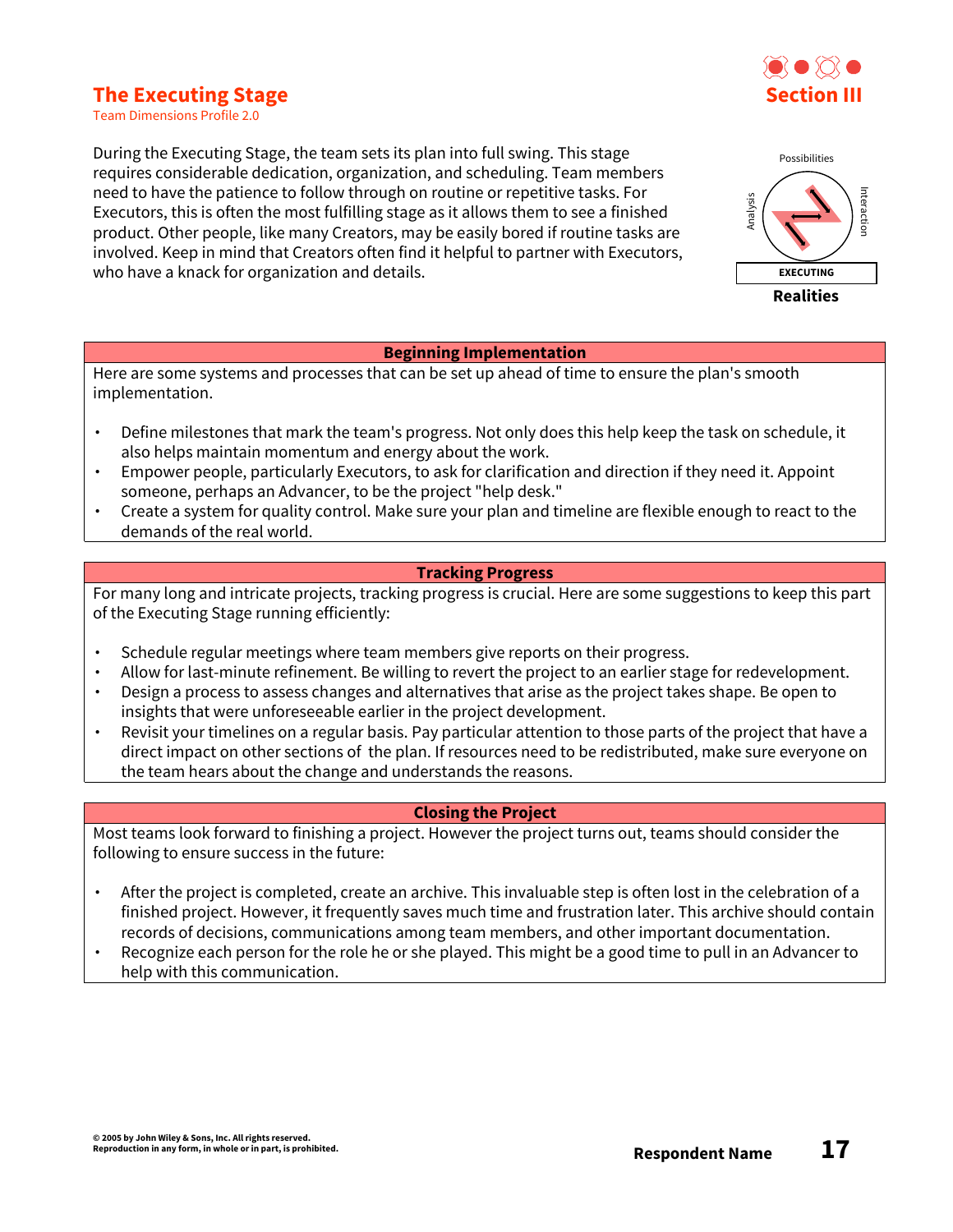

### **Communication**

**Focus on ANALYSIS**

Team Dimensions Profile 2.0

People have different priorities and preferences that affect how they communicate. By understanding these differences, teams can drastically reduce misunderstandings and miscommunications.

As you can see below, each of the four roles tends to have a different style of communicating. Flexers often have an ability to understand all of these perspectives, but may lean toward one or two. Your preferred role as a Creator is discussed in the shaded area.

### **Focus on POSSIBILITIES**

#### **Creators**

Creators may get most passionate and engaged in imaginative and abstract discussions. They often prefer to live in the world of concepts and may express ideas in a way that others find vague or ambiguous. Others may consider their conversational style scattered or quirky. Creators may be easily bored with discussions that are too concrete and detailed.

Executors tend to have a communication style that is practical and concrete. They are likely to discuss topics that are relevant to their personal experience and may get bored with theoretical discussions. Executors may be frustrated with those who do not express their concerns in a way that is clear and direct. Others may feel that Executors are too literal and

**Flexers**

**Focus on REALITIES**

concrete.

#### **Refiners** Refiners are most attentive to

the facts and ideas in a conversation, with less attention to the feelings expressed. They may be wary of how emotions cloud reason and may be skeptical of someone who is too enthusiastic about something. Others may feel threatened by their skepticism. They may feel that Refiners are judging their ideas.

#### **Advancers**

Advancers often pick up on the subtle feelings expressed in a conversation. At their best, they look beyond the facts and see the real feelings behind what someone is saying. Advancers may get frustrated with those who are not as attentive to emotional needs. They may feel that their concerns are ignored or unvalued. Others, however, may feel that Advancers are too sensitive or base their decisions **Executors** on intuition rather than logic.

# INTERACTION **INTERACTION Focus on**

**© 2005 by John Wiley & Sons, Inc. All rights reserved.**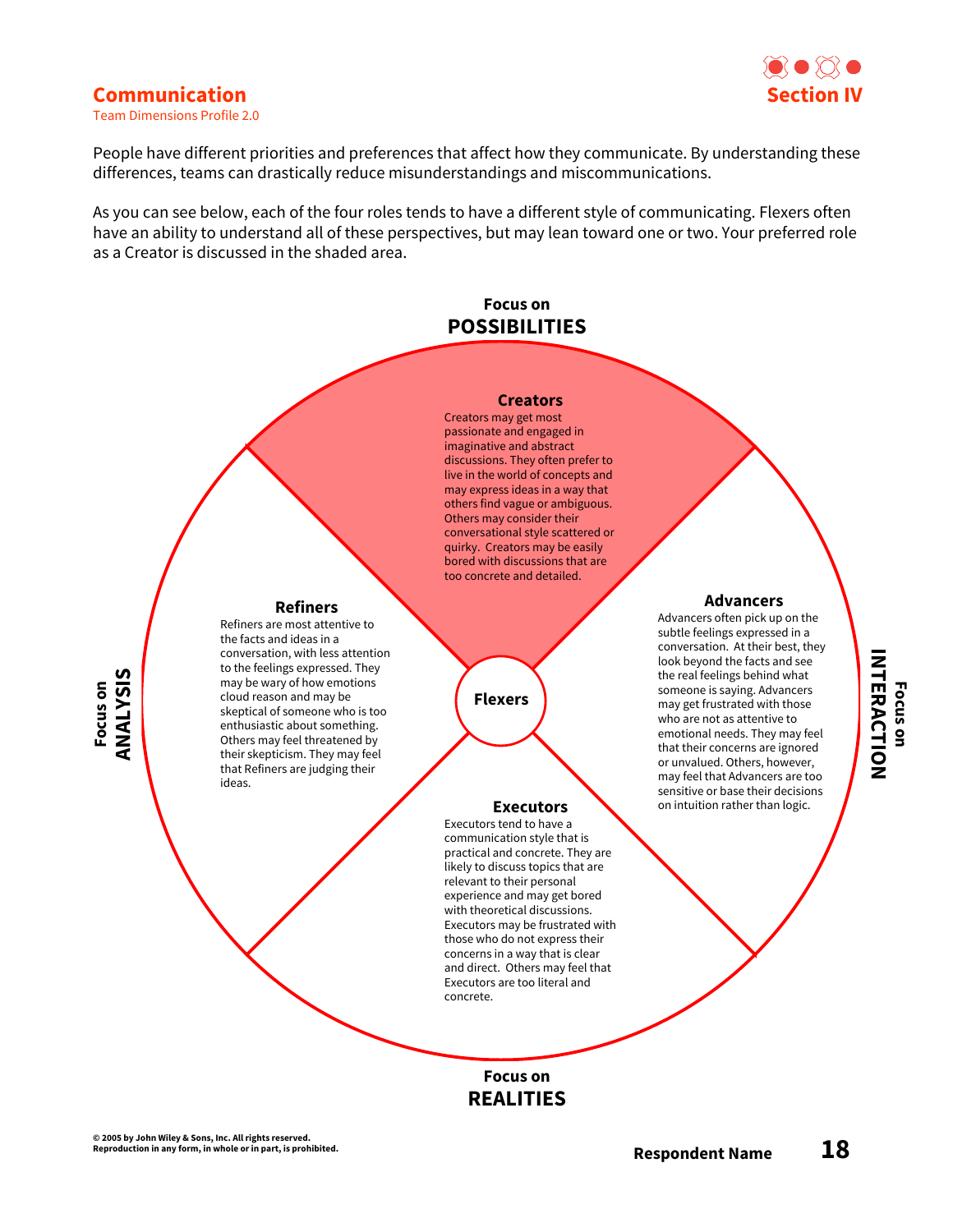

# **Meetings**

Team Dimensions Profile 2.0

Group meetings can be source of frustration if people do not value the perspective of their team members. Understanding how others approach meetings can help to reduce this tension.

As you can see below, each of the four roles has natural tendencies within a meeting. Flexers often have an ability to understand all of these perspectives, but may lean toward one or two. Your team role as a Creator is discussed in the shaded area.

## **Focus on POSSIBILITIES**

#### **Creators**

Creators tend to approach meetings in an unstructured way. They are usually open to exploring all new ideas and not closing off their options. They're comfortable with ambiguity and uncertainty. Others may feel that they don't set clear goals and that their style lacks direction. Creators, in turn, often feel that their creativity is attacked or dismissed.

**Executors** Executors tend to be very task oriented in meetings. They like to have clear goals and direction. They prefer to get "down to business." They may feel that long theoretical discussions are impractical or unproductive. Others may feel that Executors are not open to new ideas and don't take time to consider the "big picture".

**Flexers**

**Focus on ANALYSIS**

#### **Refiners**

Refiners assure that the meeting leads to decisions that are logical and well-thought out. They encourage the group to think through all of the implications of a plan or idea. Others may feel that Refiners are criticizing their ideas. Refiners, in turn, may be frustrated with those who seem to make decisions based on their emotions or "gut."

#### **Advancers**

Advancers pay particular attention to the social interaction within a meeting. They value cooperation and harmony. They may get frustrated when others make decisions without considering feelings. Others, in turn, may feel that Advancers focus too much on relationships and not enough on the task.

# INTERACTION **INTERACTION Focus on**

# **Focus on REALITIES**

**© 2005 by John Wiley & Sons, Inc. All rights reserved.**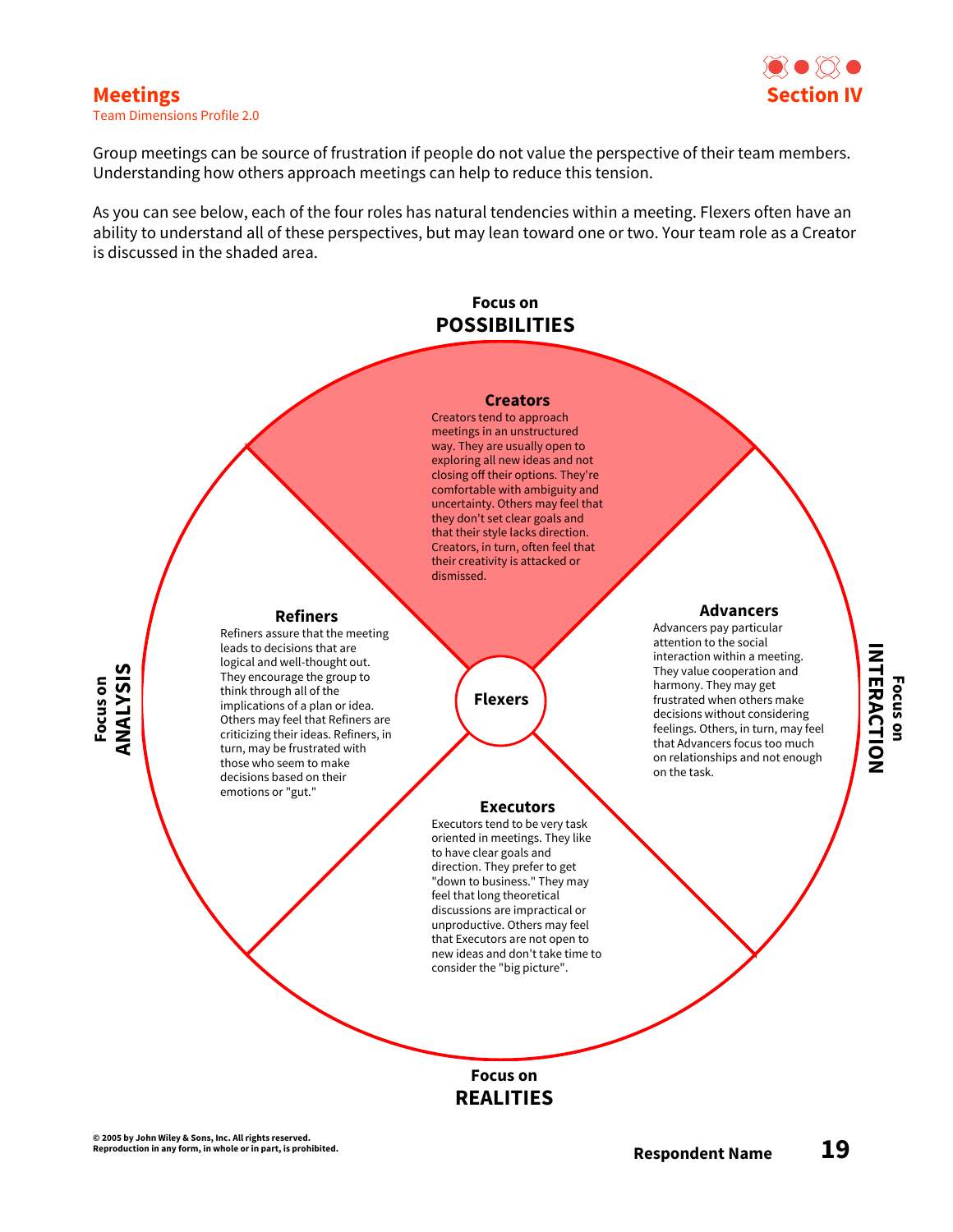

#### **Time Management**

Team Dimensions Profile 2.0

People use time differently because they perceive time management differently. Understanding the perspective of other team members is the first step toward addressing concerns and frustrations.

As you can see below, each of the four roles tends to have different priorities in time management. Flexers often have an ability to understand all of these perspectives, but may lean toward one or two. Your team role as a Creator is discussed in the shaded area.

### **Focus on POSSIBILITIES**

#### **Creators**

Creators often prefer to leave their time unscheduled and unstructured. They tend to avoid planning and are open to meeting demands as they come up. They often get their energy when rushing to meet a deadline. Others may get frustrated that Creators wait until the "last minute" to get things done and may want more organized plans from Creators.

**Flexers**

#### **Executors**

Executors tend to be dutiful planners. They usually don't mind doing work that is routine and highly scheduled. They dislike situations where they need to rush to meet a deadline. They may be particularly frustrated when other people put them in this situation. Others may feel that Executors are too rigid and inflexible in their use of time.

#### **Advancers**

Advancers are willing to find time to build relationships. At their best, they recognize the value of spending time to strengthen communication channels and coordinate team efforts. They understand that good teams are interdependent and freely share information and concerns. Others, however, may feel that Advancers spend too much time socializing or discussing personal issues.

# INTERACTION **INTERACTION Focus on**

**Focus on REALITIES**

**© 2005 by John Wiley & Sons, Inc. All rights reserved.**

progress.

**Focus on ANALYSIS**

**Refiners** Refiners are often efficient time managers. At their best, they are good at prioritizing and developing long-term plans. They are not bound to their schedules, but they frequently like having time tables. They are often inclined to work in isolation and may find unnecessary interruptions or meetings to be a nuisance. Others may feel that Refiners "work in a cave" and don't spend the time to communicate their